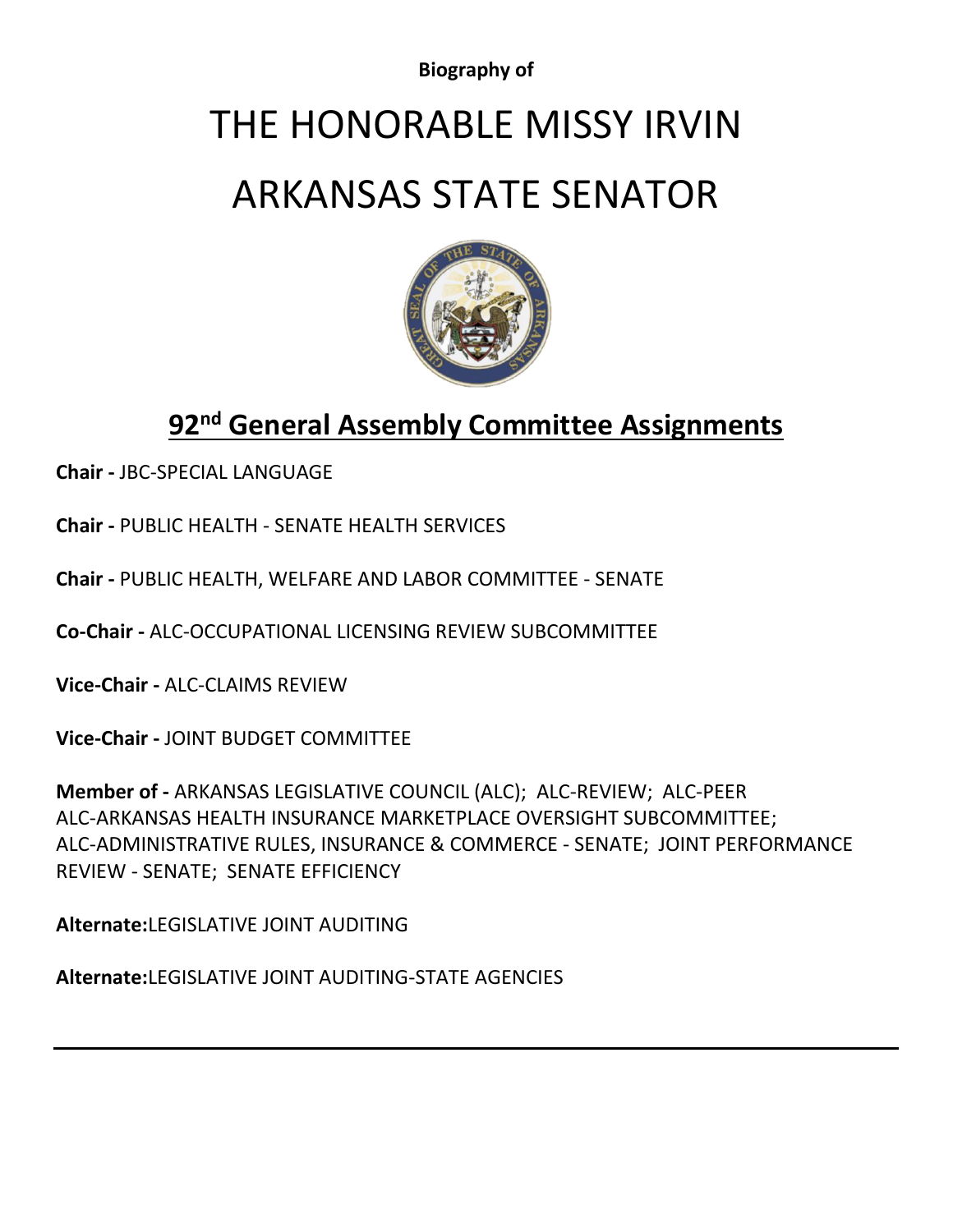**Senator Missy Thomas Irvin is serving her fourth term in the Arkansas Senate representing Senate District 18, which includes Cleburne, Stone, and Searcy Counties and portions of Baxter, Faulkner, Fulton, Marion, Van Buren and White Counties.** 

**She is chair of the Senate Public Health, Welfare, and Labor Committee and Senate vice chair of the Joint Budget Committee. She is a member of the Legislative Council, the Senate Insurance and Commerce Committee and the Joint Performance Review Committee.**

**She is the State Chair for the American Legislative Exchange Council (ALEC).** 

**Senator Irvin is a founding board member of the Human Rights for Kids Organization.**

**Senator Irvin was first elected to the Senate in 2010, as the first Republican to hold the seat since Reconstruction in 1874. She was also the first woman and the first resident of Stone County to hold the seat. She was also the youngest woman ever elected to the Arkansas Senate, at the age of 39.**

**Senator Irvin's political interest began as a presidential campaign volunteer at the age of 9 for Ronald Reagan in Arkansas. She volunteered for Sheffield Nelson's first campaign for Governor, and then worked for Sheffield Nelson's second campaign for Governor in 1994 as Special Events Coordinator and Assistant Finance Director.**

**In 2000, Irvin served her brother, Bob Thomas, as campaign manager for his Second District US Congressional Campaign.**

**Raised in Little Rock, Arkansas, Senator Irvin graduated from Mount Saint Mary Academy. After traveling to the Soviet Union, East & West Berlin with her international relations teacher, Irvin decided to major in political science. She earned a Bachelor of Arts degree with a triple major in Political Science, Communications and Dance with a Minor in Art History from Randolph-Macon Women's College in Lynchburg,**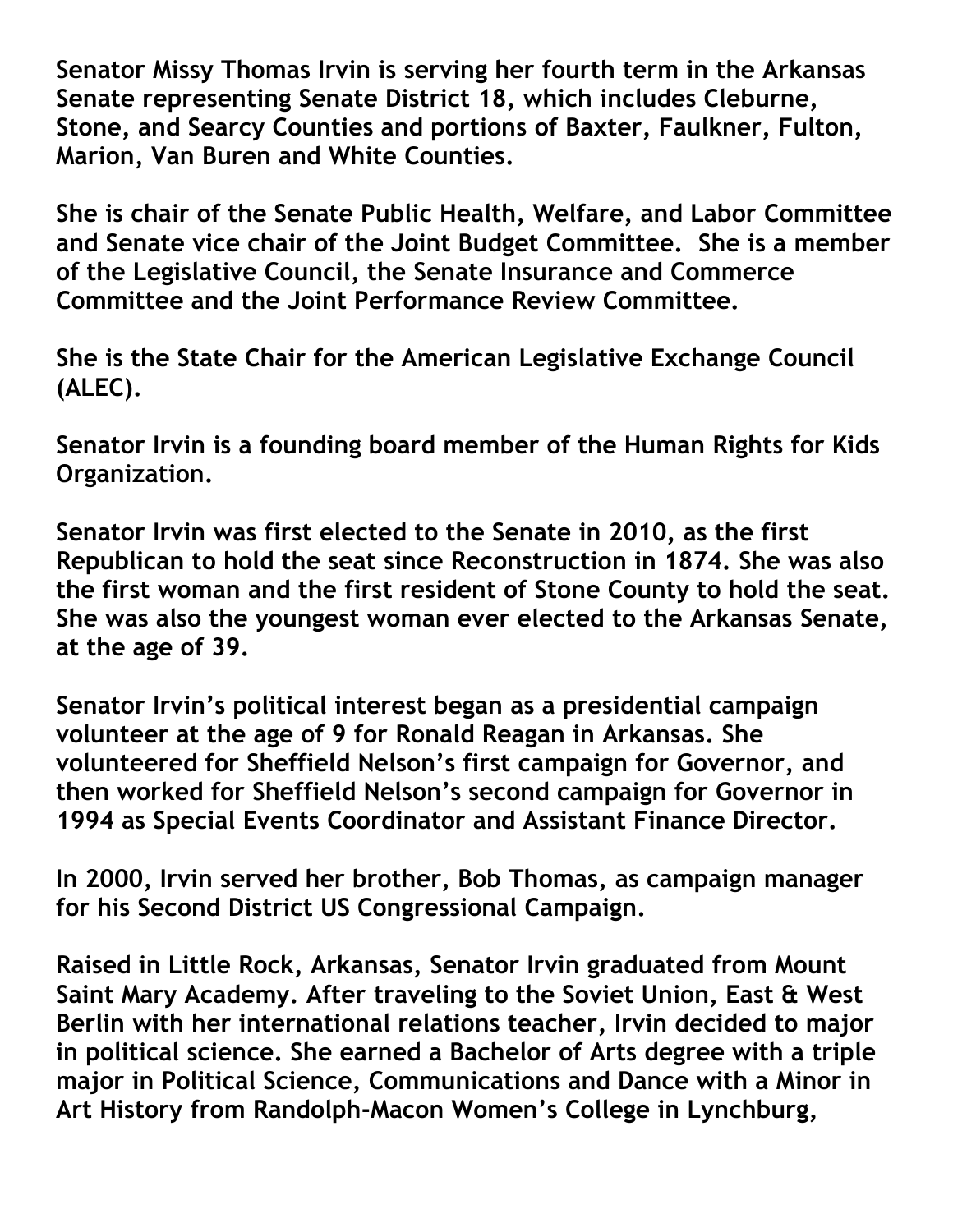**Virginia. She also attended the University of Reading and Oxford University in England.** 

**Upon graduation, Irvin was selected as a scholarship recipient to the American Dance Festival held at Duke University.**

**Her professional background includes working as a news editor for KATV-Channel 7 News, as Marketing Director for Tipton & Hurst, Marketing Director and Director of Research & Development for Stone County Ironworks and Calico Rock Ironworks, Adjunct Professor of Dance at Hendrix College and Director of Department of Dance at Hendrix College. She currently works with her husband and is the Marketing Director of Irvin-Dibrell Clinic in Mountain View, Arkansas.**

**Her extensive volunteer activities include coordinating the first three years of the American Cancer Society's Relay for Life for Stone County, creating and coordinating After Dark in the Park for the Ozark Folk Center, and supporting the Music Roots Program. She has served as a parent representative for the school in the implementation of the EAST program.**

**She was a founding board member and a past president of the Mountain View Youth Soccer Association, a Vice-President of the Arkansas State Soccer Association and has worked as a AAA registered volunteer soccer coach for the Mountain View High School.**

**In 2008, Senator Irvin received the Presidential Award for her volunteer work in the community.**

**In 2010, she was named Coach of the Year by the Arkansas State Soccer Association for her commitment to coaching girls recreational soccer and founding the soccer program at the Mountain View High School. She is a member of the Heber Springs Rotary Club, Farm Bureau, Chapter DK of P.E.O., where she served as a President, and the Stone County Republican Committee.**

**Senator Irvin has received numerous awards and recognition for her service, both statewide and nationally. In 2017, she received the**